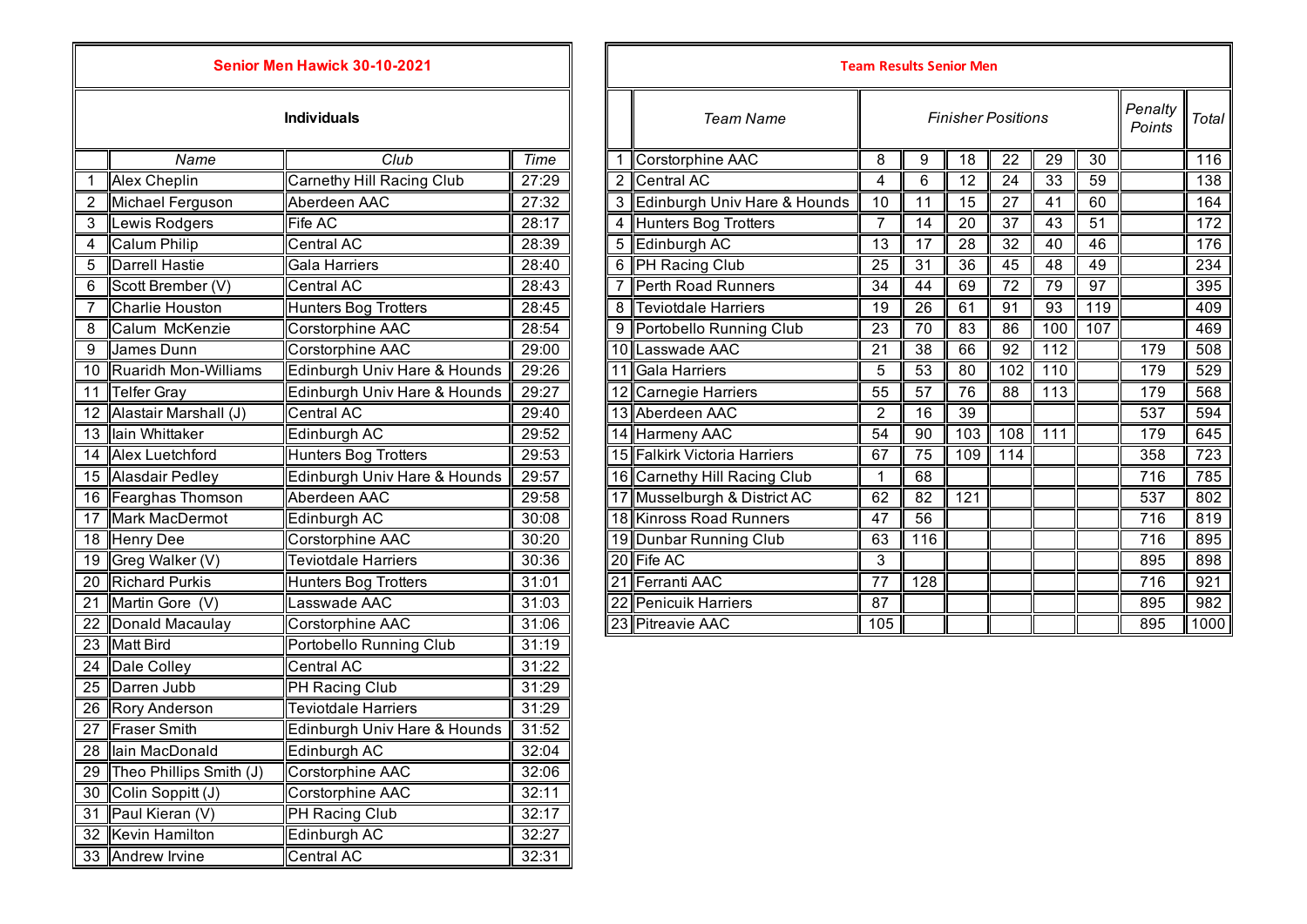| 34              | Stuart Robertson (V)    | Perth Road Runners               | 32:43 |
|-----------------|-------------------------|----------------------------------|-------|
| 35              | Alastair Brockie (V)    | Corstorphine AAC                 | 32:44 |
| 36              | Aaron Bennet (J)        | PH Racing Club                   | 32:46 |
| 37              | Graeme Kafka            | <b>Hunters Bog Trotters</b>      | 32:48 |
| 38              | David Woods             | Lasswade AAC                     | 32:48 |
| 39              | Michael Kilbride        | Aberdeen AAC                     | 32:56 |
| 40              | <b>Matt Davies</b>      | Edinburgh AC                     | 33:00 |
| 41              | <b>Andrew Carrick</b>   | Edinburgh Univ Hare & Hounds     | 33:04 |
| 42              | lain MacLeod (V)        | Corstorphine AAC                 | 33:07 |
| 43              | David Wright (V)        | <b>Hunters Bog Trotters</b>      | 33:20 |
| 44              | Duncan Ryan (V)         | Perth Road Runners               | 33:21 |
| 45              | Mark Webster (V)        | PH Racing Club                   | 33:24 |
| 46              | <b>Olly Duffy</b>       | Edinburgh AC                     | 33:31 |
| 47              | Scott Strachan (V)      | <b>Kinross Road Runners</b>      | 33:35 |
| 48              | Colin Somerville        | PH Racing Club                   | 33:40 |
| 49              | <b>Philip Waring</b>    | PH Racing Club                   | 33:42 |
| 50              | Keith Ovenstone (V)     | Corstorphine AAC                 | 33:42 |
| 51              | Jelmer Samplonius       | <b>Hunters Bog Trotters</b>      | 33:42 |
| 52              | <b>Jack Fullerton</b>   | Corstorphine AAC                 | 33:44 |
| 53              | Tim Darlow (V)          | Gala Harriers                    | 33:52 |
| 54              | Phil Buckley (V)        | Harmeny AAC                      | 33:54 |
| $5\overline{5}$ | Barry Davie (V)         | Carnegie Harriers                | 33:59 |
| 56              | Matt Newton (V)         | <b>Kinross Road Runners</b>      | 34:05 |
| 57              | Steven King (V)         | Carnegie Harriers                | 34:07 |
| 58              | Scott Love (V)          | PH Racing Club                   | 34:13 |
| 59              | David Eckersley (V)     | Central AC                       | 34:41 |
| 60              | Jonty Eaton-Hart        | Edinburgh Univ Hare & Hounds     | 34:43 |
| 61              | Andrew Gibson (V)       | <b>Teviotdale Harriers</b>       | 34:46 |
| 62              | Rob Henry (V)           | Musselburgh & District AC        | 34:50 |
| 63              | Craig O'Donnell         | Dunbar Running Club              | 34:53 |
| 64              | John Mowbray            | Edinburgh AC                     | 34:53 |
| 65              | <b>Blair Montgomery</b> | Corstorphine AAC                 | 35:12 |
| 66              | Andrew McGlone (V)      | Lasswade AAC                     | 35:15 |
| 67              | Andrew Ronald (V)       | <b>Falkirk Victoria Harriers</b> | 35:17 |
| 68              | Neil McLure             | Carnethy Hill Racing Club        | 35:17 |
| 69              | Ronnie Glen (V)         | Perth Road Runners               | 35:17 |
| 70              | <b>Graeme Stewart</b>   | Portobello Running Club          | 35:25 |
| 71              | <b>Wade Cormack</b>     | <b>Hunters Bog Trotters</b>      | 35:27 |
| 72              | Kenny Cairns (V)        | <b>Perth Road Runners</b>        | 35:39 |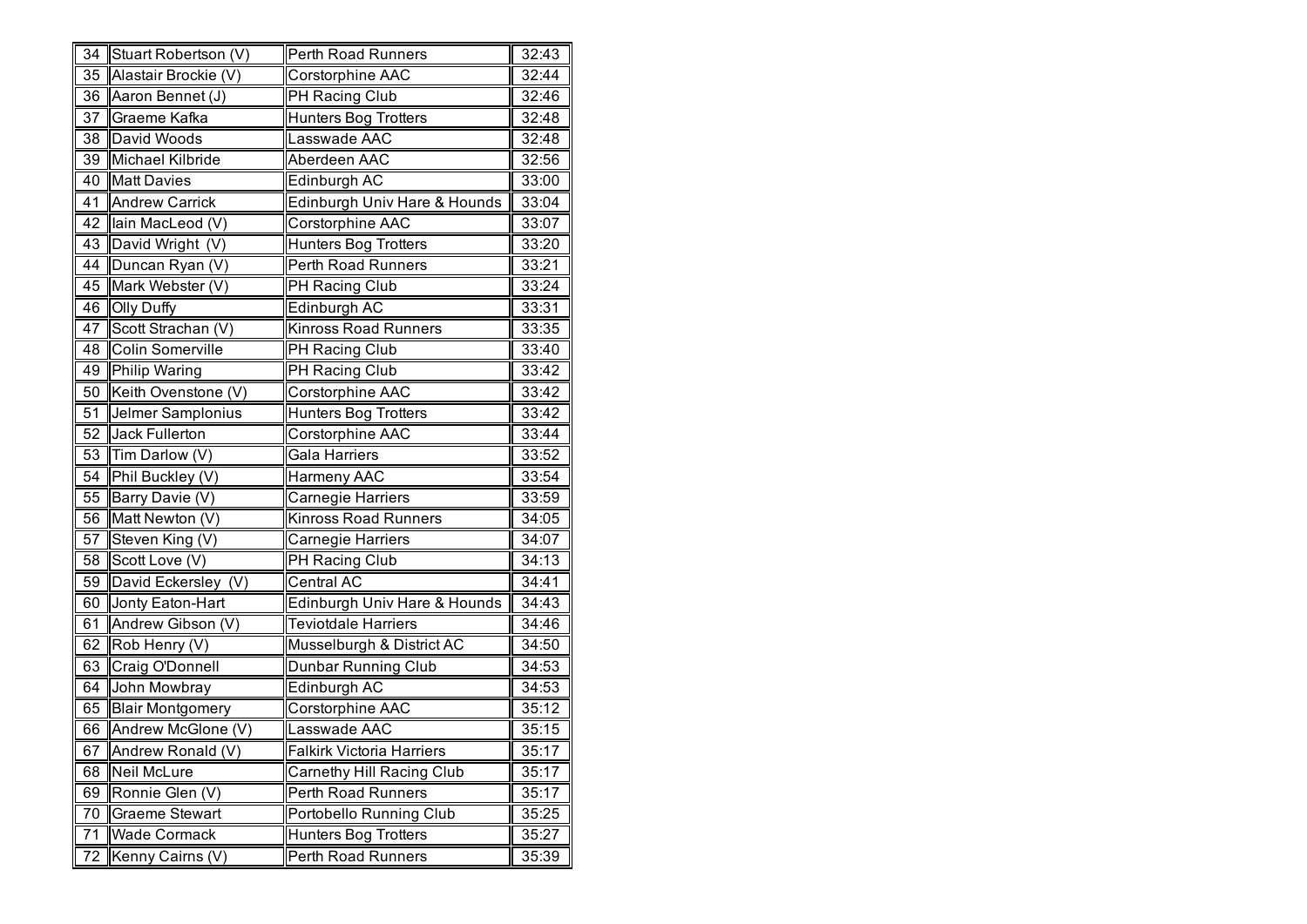|    | 73 Lewis Orr $(V)$       | Edinburgh AC                     | 35:40 |
|----|--------------------------|----------------------------------|-------|
| 74 | Jens Subke (V)           | Central AC                       | 35:50 |
| 75 | Malcolm Finlayson (V)    | <b>Falkirk Victoria Harriers</b> | 36:00 |
| 76 | Jonathan Millar          | Carnegie Harriers                | 36:21 |
| 77 | Paul Caban (V)           | Ferranti AAC                     | 36:23 |
| 78 | Owain Williams           | Edinburgh AC                     | 36:28 |
| 79 | Jimmy Fotheringham (V)   | Perth Road Runners               | 36:37 |
| 80 | Paul Henderson (V)       | Gala Harriers                    | 36:44 |
| 81 | Gavin Phillips (V)       | Edinburgh AC                     | 36:47 |
| 82 | Paul Slifer (V)          | Musselburgh & District AC        | 36:49 |
| 83 | Ollie Pound              | Portobello Running Club          | 36:58 |
| 84 | Donald Shaw (V)          | Central AC                       | 37:06 |
| 85 | <b>Richard Dougal</b>    | <b>Hunters Bog Trotters</b>      | 37:14 |
| 86 | Alex Garvie (V)          | Portobello Running Club          | 37:19 |
| 87 | Duncan Ball (V)          | <b>Penicuik Harriers</b>         | 37:24 |
| 88 | Alan Murray (V)          | Carnegie Harriers                | 37:26 |
| 89 | David Fulton             | <b>Hunters Bog Trotters</b>      | 37:28 |
| 90 | David Alexander (V)      | Harmeny AAC                      | 37:33 |
| 91 | Alan Inglis (V)          | <b>Teviotdale Harriers</b>       | 37:41 |
| 92 | Scott Dickson (V)        | Lasswade AAC                     | 37:52 |
| 93 | Scott Watson (V)         | <b>Teviotdale Harriers</b>       | 38:00 |
| 94 | Max Carcas (V)           | Edinburgh AC                     | 38:27 |
| 95 | Ivor Normand (V)         | Hunters Bog Trotters             | 38:34 |
| 96 | lain Dunsmore (V)        | Central AC                       | 38:45 |
| 97 | Richard Ward (V)         | Perth Road Runners               | 38:52 |
| 98 | Hugh Buchanan (V)        | Central AC                       | 39:26 |
| 99 | lain Craven (V)          | Edinburgh AC                     | 39:28 |
|    | 100 Willie Jarvie (V)    | Portobello Running Club          | 39:28 |
|    | 101 Doug Gowan (V)       | Edinburgh AC                     | 39:30 |
|    | 102 Ben Abbott (V)       | Gala Harriers                    | 39:50 |
|    | 103 Paul Bellamy (V)     | Harmeny AAC                      | 39:54 |
|    | 104 Chris Creegan (V)    | Edinburgh AC                     | 40:07 |
|    | 105 Neil MacLachlan      | <b>Pitreavie AAC</b>             | 40:13 |
|    | 106 Simon Grieshaber (V) | Perth Road Runners               | 40:41 |
|    | 107 George Lupton (V)    | Portobello Running Club          | 40:48 |
|    | 108 Craig Stewart (V)    | Harmeny AAC                      | 41:10 |
|    | 109 Neil Roberton (V)    | <b>Falkirk Victoria Harriers</b> | 41:31 |
|    | 110 lain Buckley         | Gala Harriers                    | 41:44 |
|    | 111 Keith Martin (V)     | Harmeny AAC                      | 41:55 |